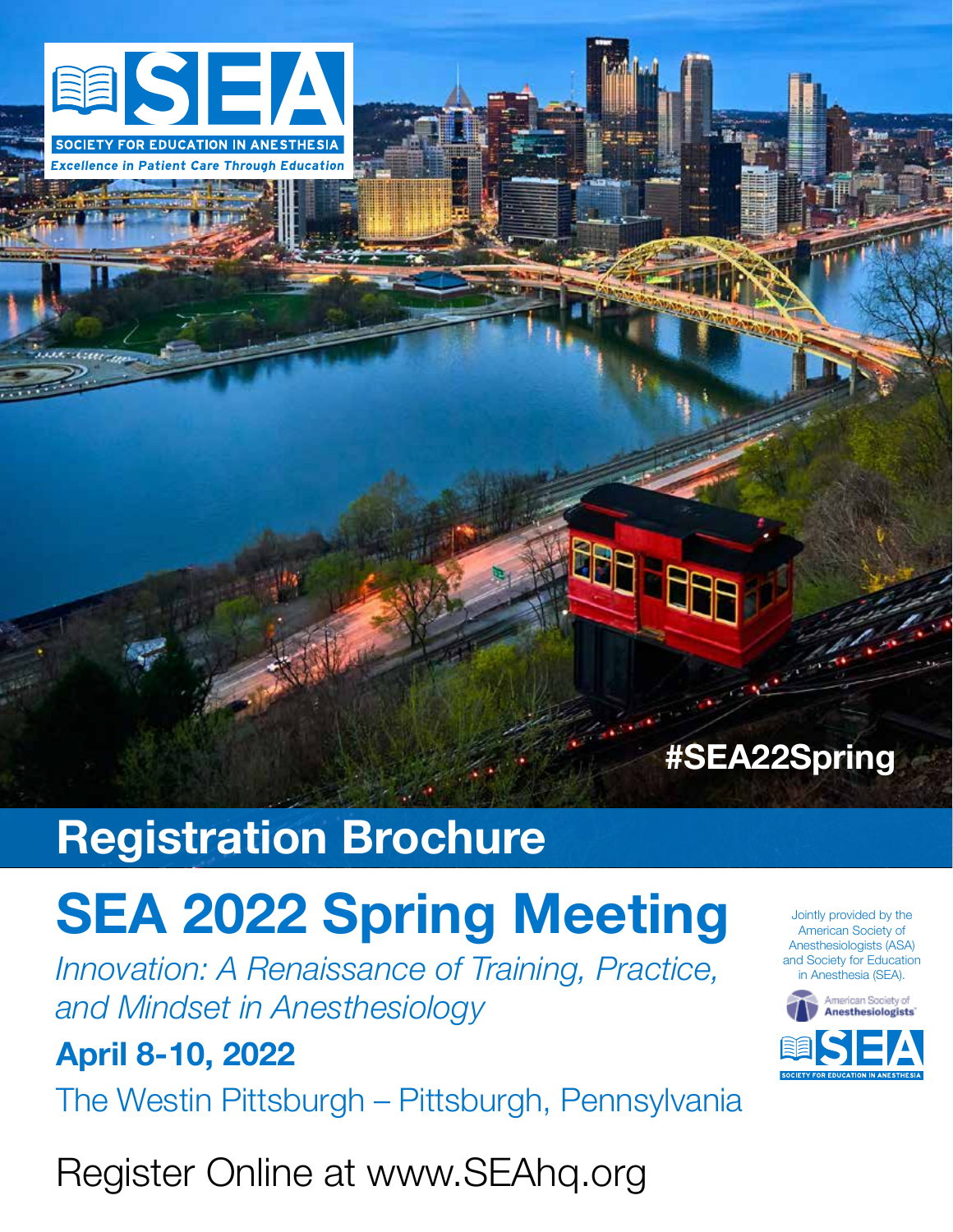## PROGRAM INFORMATION

### **Target Audience**

This meeting is intended for medical students, residents, and faculty physician educators in anesthesiology and related disciplines who are interested in how technology, economics and legislation impact medical and anesthesia education, as well as how to improve teaching skills and faculty development.

### **About This Meeting**

The purpose of this annual meeting is to educate and share information that will enable anesthesia educators to provide the highest level of education and improve patient outcomes. Opportunities for questions and answers will be provided at the conclusion of each presentation.

Learners will acquire skills to become more effective educators of medical students and resident physicians and to produce graduates who meet the differing expectations of the various education stakeholders.

### **Registration**

Registration for the 2022 Spring Annual Meeting includes a continental breakfast, coffee breaks, lunch, all workshops and the program syllabus. Note that all fees are quoted in U.S. currency. Non-Member registration fee includes SEA Active Membership Dues for the remainder of 2022. Member registrants must have 2022 dues paid in order to receive the member discount. Registration for the meeting can be made either by using the registration form in this brochure or through the SEA's website at www.SEAhq.org.

### **Early Registration Deadline**

The early registration deadline for the meeting is March 18, 2022. Registrations received after March 18, 2022, will be processed at a higher fee.

### **Accreditation and Designation Statements**

This activity has been planned and implemented in accordance with the accreditation requirements and policies of the Accreditation Council for Continuing Medical Education (ACCME) through the joint providership of American Society of Anesthesiologists and the Society for Education in Anesthesia.

The American Society of Anesthesiologists is accredited by the ACCME to provide continuing medical education for physicians.

The American Society of Anesthesiologists designates this live activity for a maximum of 12.75 *AMA PRA Category 1 Credits*™. Physicians should only claim credit commensurate with the extent of their participation in the activity.

### **Disclaimer**

The information provided at this activity is for continuing medical education purposes only and is not meant to substitute for the independent medical judgment of a healthcare provider relative to diagnostic and treatment options of a specific patient's medical condition.

### **Disclosure Policy**

The American Society of Anesthesiologists remains strongly committed to providing the best available evidence-based clinical information to participants of this educational activity and requires an open disclosure of any potential conflict of interest identified by our faculty members. It is not the intent of the American Society of Anesthesiologists to eliminate all situations of potential conflict of interest, but rather to enable those who are working with the American Society of Anesthesiologists to recognize situations that may be subject to question by others. All disclosed conflicts of interest are reviewed by the educational activity course director/chair to ensure that such situations are properly evaluated and, if necessary, resolved. The American Society of Anesthesiologists educational standards pertaining to conflict of interest are intended to maintain the professional autonomy of the clinical experts inherent in promoting a balanced presentation of science. Through our review process, all American Society of Anesthesiologists activities are ensured of independent, objective, scientifically balanced presentations of information. Disclosure of any or no relationships will be made available for all educational activities.

### **Disclosures**

This activity's content is not related to products or services of an ACCME-defined ineligible entity; therefore, no one in control of content has a relevant financial relationship to disclose, and there is no potential for conflicts of interest.

### **Special Needs**

The Society for Education in Anesthesia fully complies with the legal requirements of the Americans with Disabilities Act and the rules and regulations thereof. If any attendee in this educational activity is in need of accommodations, please contact the SEA at (414) 389- 8614.

### **Cancellation Policy**

Cancellations received through March 18, 2022, will receive a full refund. Cancellations received from March 19, 2022 through March 24, 2022 will receive a refund of 60 percent. Refunds will not be given after March 24, 2022. Cancellation of a meeting registration must be submitted in writing. Refunds will be determined by date written cancellation is received at the SEA office in Milwaukee, WI.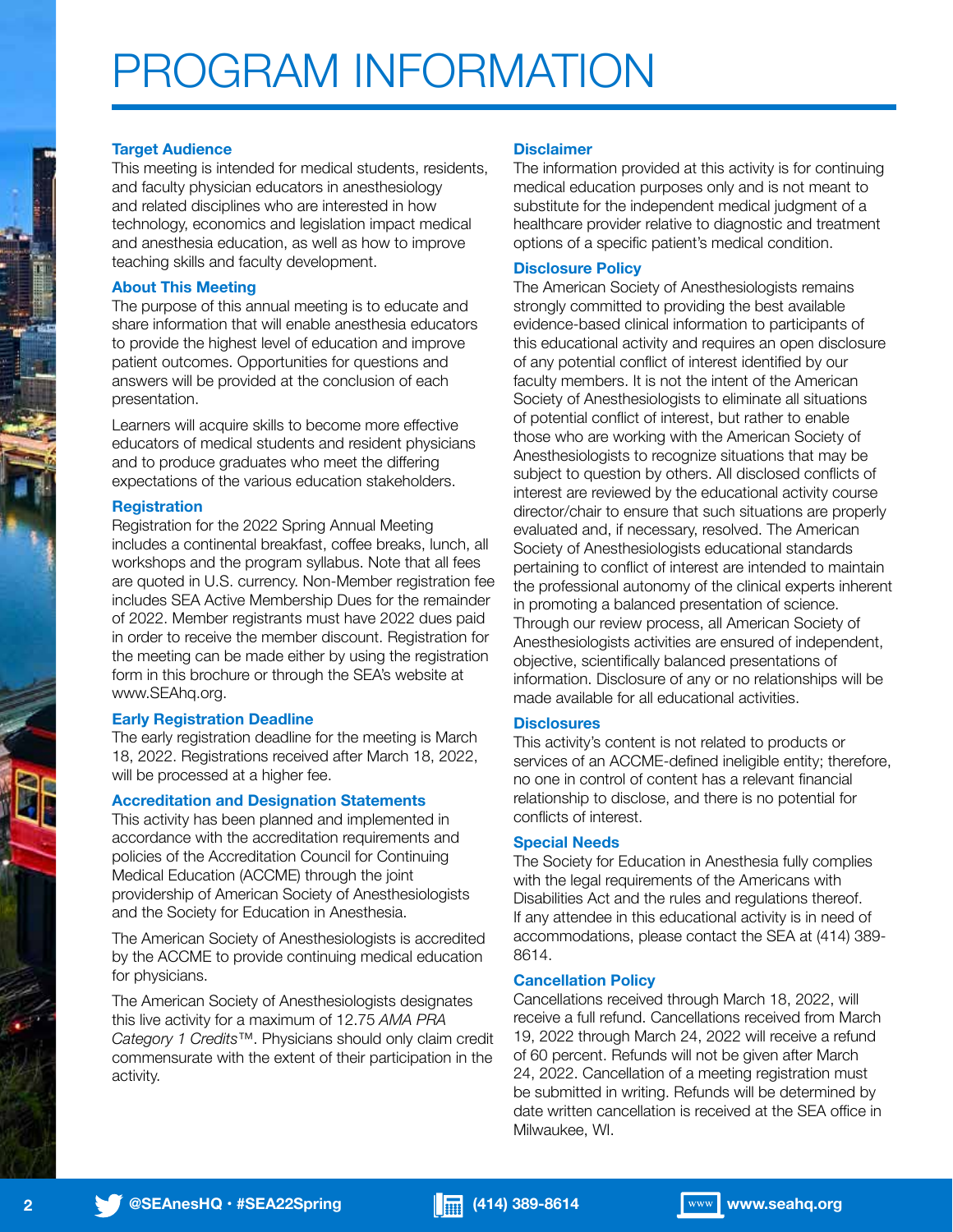# OVERALL LEARNING OBJECTIVES

### **At the conclusion of this activity, participants should be able to:**

- Gain insight on the impact of new anesthesia practice and artificial intelligence on the anesthesia education.
- Reflect the past advancement of anesthesia education for the future changes of anesthesia education.
- Share educational research findings and innovative curriculum ideas among the anesthesiology educators.
- Gain foundation of improving current educational program through workshops.

## WORKSHOP PROGRAM OBJECTIVES

### *(Listed Alphabetically)*

### **Abstract to Publication – Turning your Education Projects into Publishable Scholarship**

*Lauren Buhl, MD, PhD; Viji Kurup, MD; Tetsuro Sakai, MD, PhD, MHA, FASA; Dante A. Cerza, MD, MACM*

- 1. Name several journals that publish medical education scholarship relevant to anesthesiology.
- 2. Use institutional resources to conduct a thorough literature review in medical education.
- 3. Differentiate common methods to approach medical education research questions.
- 4. Formulate a high-quality research question that addresses a local issue in medical education.

### **Developing Learner-Centered Health Equity Education**

*Katie J. O'Conor, MD; Adam Laytin, MD, MPH; Crisanto Torres, MD; Serkan Toy, PhD; Michael Banks, MD, MEHP; Deborah Schwengel, MD, MEHP*

- 1. Describe several fundamental concepts of health equity and ACCM-specific examples of health equity in practice, in the overall specialty and/or in their subspecialty, that would be relevant for use in an educational curriculum.
- 2. Identify an action plan (goals, potential challenges, strategies) for developing, right-sizing, and incorporating health equity curriculum into the existing learning structure for their target learner audience.
- 3. Identify several strategies for developing learner-centered content using dynamic educational formats.
- 4. Describe strategies for engaging and cultivating health equity educators within one's department.
- 5. Describe basic approaches to academic assessment of educational interventions in health equity.

### **Effective Formative Feedback Practices**

*Rachel Moquin, EdD, MA; Melissa Ehlers, MD; Reena Parikh, MD, MBA*

- 1. Participants will understand key principles for delivering effective feedback.
- 2. Participants will consider ways to adapt effective feedback to individuals, factoring in resident perspectives.
- 3. Participants will create, deliver, and evaluate examples of effective feedback.
- 4. Participants will reflect on how their perspective on feedback has changed as a result of this practice.

### **Evolving with COVID – incorporating online learning into your teaching practice**

*Leila Zuo, MD; Dawn Dillman, MD; Amy Miller Juve, MEd, EdD; Steven Porter, MD*

- 1. Discuss the adult learning theory behind the flipped classroom model.
- 2. Compare and contrast at least 3 online learning resources for anesthesiology.
- 3. Create a lesson plan and worksheet for converting a current traditional lecture brought to the session into a flipped classroom model, incorporating online learning resources.
- 4. List at least 3 techniques to increase active learning in a lecture setting.
- 5. Describe how to assess outcomes of changing to the flipped classroom model.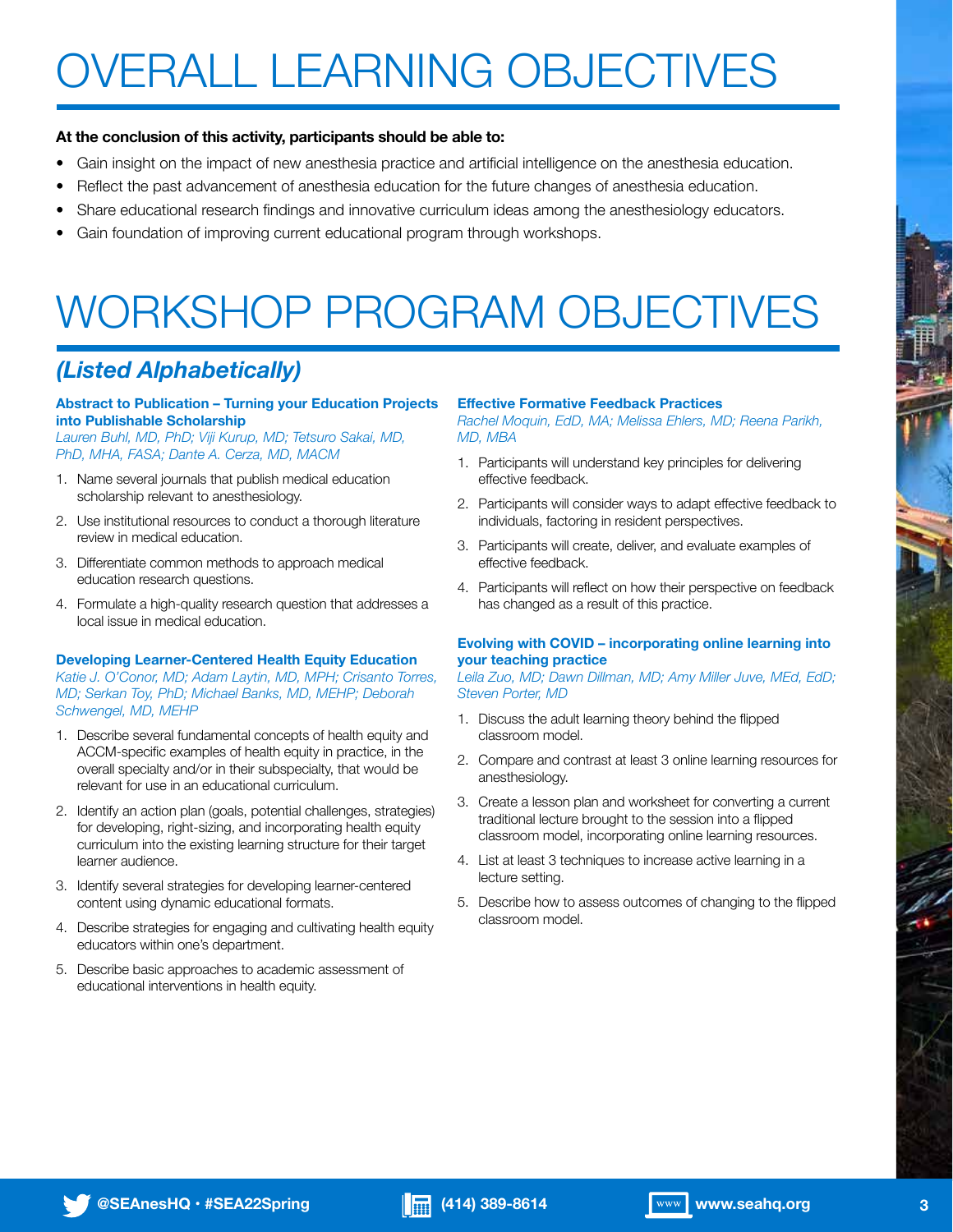## WORKSHOP PROGRAM OBJECTIVES

### *continued*

### **From Ideas to Curricular Breakthroughs – Turning Inspiration into Impactful Scholarly Work**

*Dante A. Cerza, MD, MACM; Lauren Buhl, MD, PhD; Susan M. Martinelli, MD, FASA; John Mitchell, MD*

- 1. Describe a strategy (Kern's 6 steps) for structured, methodical curricular development.
- 2. Describe strategies to perform the needs assessment (the gap between actual situation and ideal condition) as the first step in curricular development.
- 3. Describe methods to anticipate and address necessary resources, key stakeholders, and potential obstacles relevant to the implementation and completion of an educational intervention.
- 4. Identifying crucial questions to answer in developing a curriculum.
- 5. Identify means for sharing of scholarly work.

### **From Resistance to Resilience Mindset: Skills for Innovative Leadership**

*John Mitchell, MD; Balachundhar Subramaniam, MD, MPH; Tulsi Chase, EdM; Sepideh Hariri, PhD; Sugantha Sundar, MD*

- 1. Apply evidence-based approaches/skills to effectively manage resistance and enhance creativity in your daily life and work.
- 2. Recognize relevant opportunities to utilize these approaches and skills in your professional and personal life and apply integration strategies to meaningfully embody a resilience mindset.
- 3. Formulate a plan to incorporate these approaches and resources at your own institutions and to improve your innovative leadership in your work with colleagues and patients.

### **The Gap Between What Should Be and What Is: Moral Distress and Burnout in Clinical Medicine**

*Lauren Lisann-Goldman, MD; Elvera Baron, MD, PhD, FASA, FASE; Bryan Mahoney, MD; Andrea Luncheon-Hillman, MD; Barbara Orlando, MD, PhD; Mada F. Helou, MD*

- 1. Understand distinctions between moral distress and burnout.
- 2. Recognize how personal and systemic factors affect moral distress and burnout.
- 3. Describe empowering strategies for each member of the healthcare team to voice concerns and offer resolutions in the setting of morally problematic scenarios.
- 4. Summarize practical solutions for changing the culture surrounding moral distress and burnout in a health care setting.

### **Integrating Virtual Reality and Augmented Reality (XR) Into an Anesthesiology Curriculum**

*Garrett W. Burnett, MD; Daniel Katz, MD; Chang Park, MD; Robert Maniker, MD, MSc; Elvera L. Baron, MD, PhD, FASA, FASE*

- 1. Be able to describe the various XR modalities available to the academic anesthesiologist, as well as the evidence to support these technologies.
- 2. Be able compare the benefits and drawbacks of XR following first-hand experiencing each modality.
- 3. Be able to identify successful methods to and barriers to the use of XR and the development of XR training content.
- 4. Be able to formulate an XR simulation scenario and develop an outline of necessary steps to complete this educational content.

### **Learn to use Peer Coaching of Teaching Skills to Innovate your Career and Serve SEA.**

*David A. Young, MD, MEd, MBA, FAAP, FASA, CHSE; Tracey Straker, MD, MS, MPH, CBA, FASA; Carol Ann Diachun, MD, MSEd; Lisa Caplan, MD*

- 1. Identify the benefits to oneself and others from performing a Peer Coaching evaluation of teaching skills.
- 2. Appreciate the professional development benefits to oneself and the SEA membership from becoming a SEA Peer Coach.
- 3. Recognize advanced issues associated with performing a Peer Coaching evaluation of teaching skills.
- 4. Demonstrate the effective use of the SEA Peer Coaching Program Worksheet during two simulated teaching activities and to evaluate the delivery of this workshop.
- 5. Demonstrate effective delivery of formative feedback after performing a Peer Coaching evaluation of teaching skills.

### **The "One Minute Preceptor": A Framework for Making the Most Out of a Teachable Moment**

*Michael P. Hofkamp, MD; Dawn Dillman, MD; Nerlyne Jimenez, MD; Tina Tran, MD; Kristen Vanderhoef, MD*

- 1. Describe the five micro skills of the one-minute preceptor model.
- 2. Practice the five micro skills of the one-minute preceptor model in a simulated intraoperative teaching scenario.
- 3. Implement the five micro skills of the one-minute preceptor model into your intraoperative teaching.

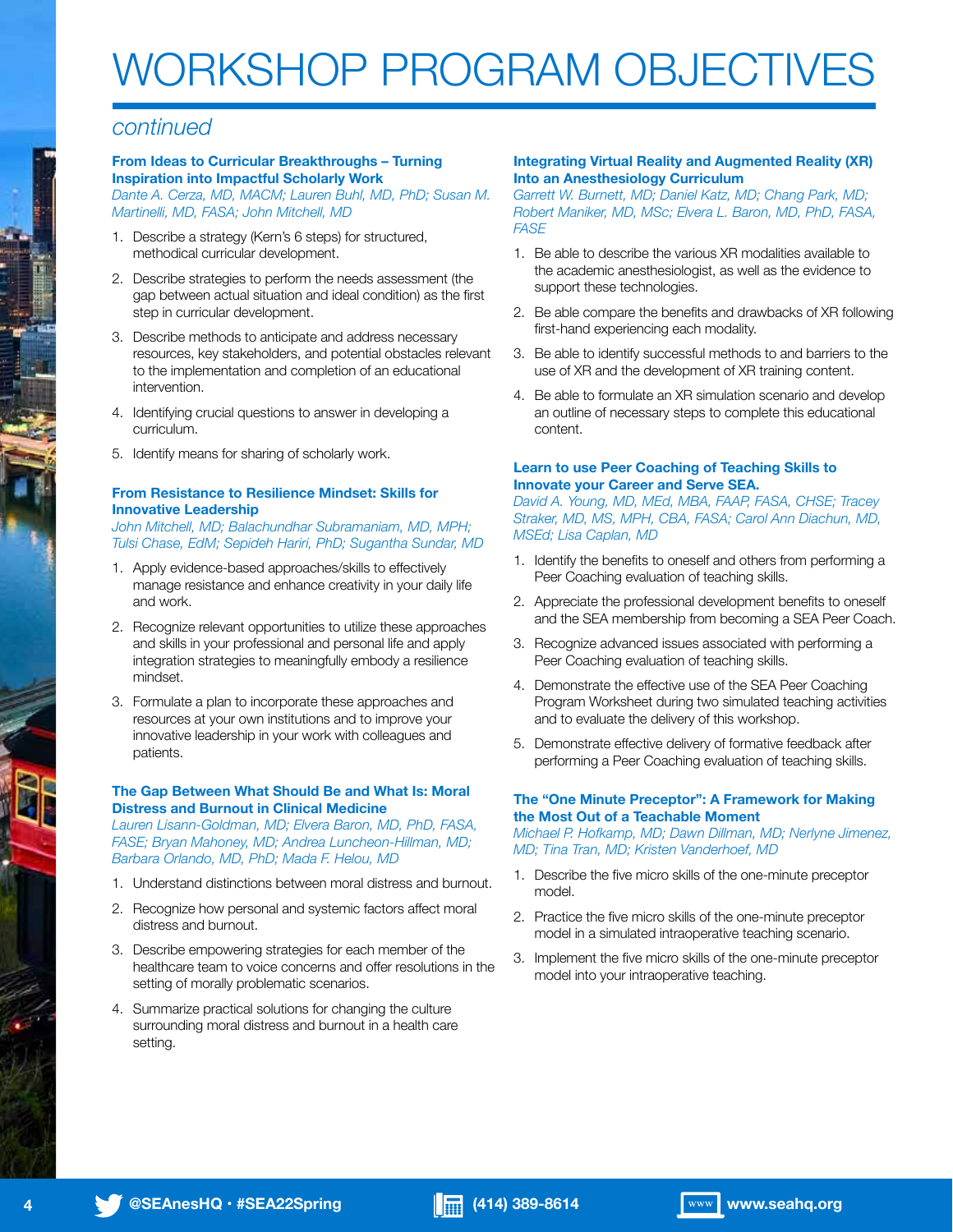## WORKSHOP PROGRAM OBJECTIVES

### *continued*

### **Optimizing your virtual recruiting and interviewing process: From before interview season through match day**

*Bryan Mahoney, MD; A. Elisabeth Abramowicz, MD; Brittany Reardon, MD; John C. Rose, DO; Olivia K. Kenwell, BA*

- 1. Identify the resources, platforms and methods available to optimize pre-interview forums and interview day formats in the post-COVID era.
- 2. Describe the strategies employed for virtual forums, preinterview materials, and interview days.
- 3. Design a comprehensive approach for next interview season incorporating the best practices for virtual forums, preinterview materials and interview day format for the next application cycle.
- 4. Create metrics to assess the effectiveness of proposed changes to virtual forums and interviews over the next year.

### **Priority-driven well-being: Mindset tools from software engineering and a fish market**

*Phillip S. Adams, DO, FASA; Kristin Ondecko-Ligda, MD, FASA; Stephen McHugh, MD, FASA*

- 1. Apply the process of assigning priority/severity to their life items.
- 2. List the four Fish! principles and state the meaning of each.
- 3. Describe how they can implement the Fish! Philosophy to maximize meaningful time spent with every priority item.

### **Promoting Psychologically Safety in the Clinical Learning Environment: An essential framework for our renaissance in anesthesiology training**

*Franklyn P. Cladis, MD, FAAP; Samuel D. Yanofsky, MD, MSEd*

- 1. Explore the importance of a psychologically safe clinical learning environment impacting anesthesia training.
- 2. Identify barriers to psychological safety in the clinical learning environment.
- 3. Develop a mini change plan to promote psychological safety utilizing specific educational elements enhancing a learner growth mindset.

### **Reflections of the wallflower: the roadblocks to overcome in women's success medicine via the educational pathway.**

*Vidya T. Raman, MD, MBA; Michelle M. Leriger, MD; Christina D. Diaz, MD, FASA, FAAP*

- 1. The learner should know the different modalities to tap into (committees, hospital, panels).
- 2. The learners should understand how some women navigated the academic path via education to success and understand global versus individual barriers.
- 3. The leaner should learn various collaborations and networking that exist for success.

### **Standing in the Gap: Practical Tips to Navigate**

**Generational Divide in Graduate Medical Education.**  *Elvera L. Baron, MD, PhD, FASA, FASE; Mada F. Helou, MD; Robert Owen, MD*

- 1. Describe current generations working within medical education.
- 2. Identify the different learning and teaching styles in each generation.
- 3. Discuss practical tips to bridge generational gaps and create a more effective clinical learning environment.

### **Strategies to Improve the Diversity Recruitment Pool in Graduate Medical Education**

*Tracey Straker, MD, MS, MPH, CBA, FASA; Herodotos Ellinas, MD, MHPE; Marie Angele Theard, MD; Bryan Mahoney, MD; Isabel Pesola, MD; Darryl Brown, MD*

- 1. Identify contributing factors to the lack of successful recruitment of URiM applicants (e.g., interviewer implicit bias, system bias, organizational pull).
- 2. Outline non-traditional criteria for recruitment (e.g., experiences, attributes vs USMLE scores, medical school grades).
- 3. Develop strategies in enhancing URiM recruitment (e.g., holistic interviews, targeted second look opportunities, deliberate.
- 4. Set objective metrics for success in URiM recruitment.
- 5. Implement a strategy of success for URIM residents.

### **Teaching & Modeling Trauma-Informed Care in ACCM** *Katie J. O'Conor, MD*

- 1. Describe trauma-informed care.
- 2. Identify settings and associated example cases where traumainformed care may be utilized in ACCM clinical practice.
- 3. Demonstrate ability to implicitly and explicitly teach traumainformed to learners, respectively via modeling of traumainformed care behaviors and direct instructional guidance in a clinical setting.

### **Validated Analysis of the Resident Role: The KEY to Successful Recruitment and Selection**

*Amy Miller Juve, MEd, EdD; Elizabeth W. Duggan, MD, MA; Dawn Dillman, MD; Lara Zisblatt, EdD, MA, PMME; Brian Frost, PhD; Neil Morelli, PhD*

- 1. Outline the key steps required to perform a validated job/role analysis.
- 2. Discuss the advantages of a validated job/role analysis compared to informal process including its application to selection assessment and competency evaluation.
- 3. Apply principal steps of job/role analysis to an anesthesiology residency program.
- 4. Construct a short plan to introduce and implement job/role analysis to an individual's institution.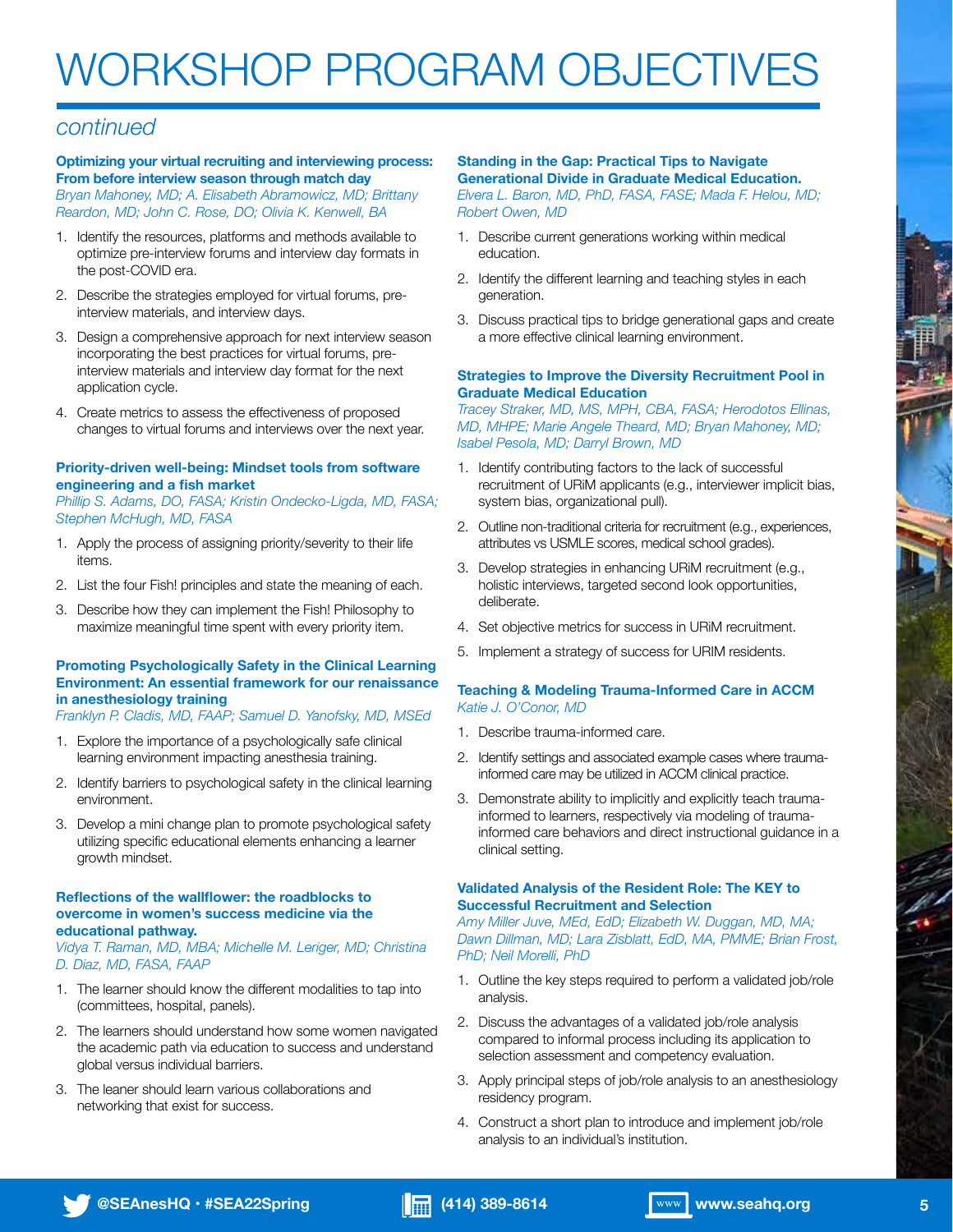## PROGRAM SCHEDULE

### FRIDAY, APRIL 8, 2022 *All times listed are in Eastern Time Zone.*

| Time                               | Event                                                                                                                                           |
|------------------------------------|-------------------------------------------------------------------------------------------------------------------------------------------------|
| $6:30$ am $-4:00$ pm               | <b>SEA Spring Meeting Registration</b>                                                                                                          |
| $7:00am - 8:00am$                  | <b>Breakfast &amp; Committee Roundtable Discussions</b>                                                                                         |
| $8:00am - 8:15am$                  | <b>Welcome and Announcements</b>                                                                                                                |
|                                    | Tetsuro Sakai, MD, PhD, MHA, FASA (Chair, 2022 Spring Meeting)                                                                                  |
|                                    | Viji Kurup, MD (Co-Chair, 2022 Spring Meeting)                                                                                                  |
|                                    | Susan M. Martinelli, MD, FASA (Co-Chair, 2022 Spring Meeting)                                                                                   |
|                                    | Phillip S. Adams, DO, FASA (Co-Chair, 2022 Spring Meeting; Chair, Social Program)                                                               |
| $8:15am - 9:00am$                  | Keynote: Future of Anesthesia Practice and its Implication in Anesthesia Education                                                              |
|                                    | Moderator: David G. Metro, MD<br>Aman Mahajan, MD, PhD, MBA                                                                                     |
| $9:00am - 9:15am$                  | <b>Q&amp;A</b>                                                                                                                                  |
| $9:15am - 9:30am$                  | <b>Coffee Break</b>                                                                                                                             |
| $9:30am - 10:00am$                 | <b>Presidential Address</b>                                                                                                                     |
|                                    | Introduction: Karen J. Souter, MB, BS, FRCA, MACM, ACC                                                                                          |
|                                    | Stephanie B. Jones, MD, President, SEA                                                                                                          |
| $10:00am - 11:00am$                | Panel-1: Artificial Intelligence and Anesthesia Education                                                                                       |
|                                    | Moderator: Tetsuro Sakai, MD, PhD, MHA, FASA                                                                                                    |
|                                    | Daniel Hashimoto, MD, MS                                                                                                                        |
|                                    | Daniel B. Jones, MD, MS                                                                                                                         |
| $11:00am - 12:00pm$                | <b>Moderated Poster Viewing</b>                                                                                                                 |
| $12:00 \text{pm} - 1:30 \text{pm}$ | <b>Membership Luncheon &amp; Business Meeting</b>                                                                                               |
| $1:30$ pm $- 2:30$ pm              | <b>Top Oral Abstract Presentations</b>                                                                                                          |
|                                    | <b>Research Abstracts:</b>                                                                                                                      |
|                                    | Moderator: Lauren Buhl, MD, PhD                                                                                                                 |
|                                    | • Use of Simulation-based Mastery Learning Curriculum to Improve Breaking Bad News Skills<br>Amongst Pediatric Anesthesiologists: A Pilot Study |
|                                    | • Using electroencephalography to explore neurocognitive correlates of procedural proficiency: A pilot                                          |
|                                    | study to compare experts and novices during simulated endotracheal intubation.                                                                  |
|                                    | • Publication rate of abstracts presented at the Society for Education in Anesthesia Meetings in 2011 - 2019                                    |
|                                    | <b>Curriculum Abstracts:</b>                                                                                                                    |
|                                    | Moderator: Bridget M. Marroquin, MD<br>• Identification of 20 Topics to be Taught in an In-Person 4 Week Medical Student Anesthesia Elective:   |
|                                    | A Three Round Delphi Study                                                                                                                      |
|                                    | • A game-based curriculum to teach intrahospital mass casualty response.                                                                        |
|                                    | • The Pittsburgh Innovation and Technology Track (PITTrack): An integrated innovation curriculum                                                |
|                                    | addressing barriers to physician-led innovation                                                                                                 |
| $2:30$ pm $- 2:45$ pm              | <b>Coffee Break &amp; Poster Viewing</b>                                                                                                        |

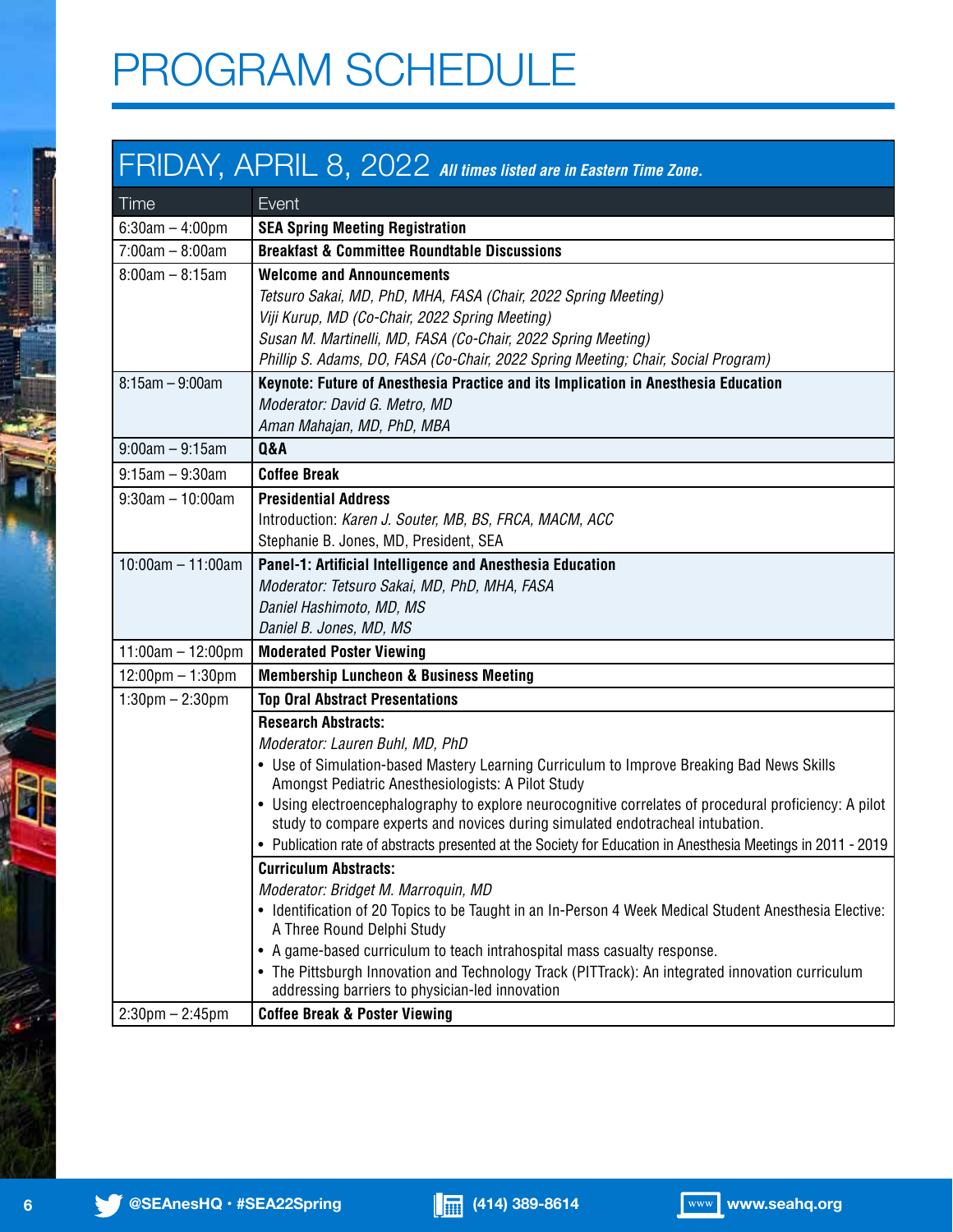### FRIDAY, APRIL 8, 2022 *continued*

| Time                              | Event                                                                                                                                                         |
|-----------------------------------|---------------------------------------------------------------------------------------------------------------------------------------------------------------|
| $2:45$ pm – 4:15pm                | <b>SEA Workshops - Set #1</b> (Space is limited to 30 per workshop)                                                                                           |
|                                   | . Workshop A: Learn to use Peer Coaching of Teaching Skills to Innovate your Career and Serve SEA.                                                            |
|                                   | • Workshop B: Effective Formative Feedback Practices                                                                                                          |
|                                   | . Workshop C: Promoting Psychologically Safety in the Clinical Learning Environment: An essential<br>framework for our renaissance in anesthesiology training |
|                                   | . Workshop D: Priority-driven well-being: Mindset tools from software engineering and a fish market                                                           |
|                                   | • Workshop E: Optimizing your virtual recruiting and interviewing process: From before interview<br>season through match day                                  |
|                                   | • Workshop F: Standing in the Gap: Practical Tips to Navigate Generational Divide in Graduate Medical<br>Education.                                           |
| $5:00 \text{pm} - 6:00 \text{pm}$ | <b>President's Reception and SEA Member Celebration</b>                                                                                                       |
|                                   | (Included with your registration fee)                                                                                                                         |
| 6:00 <sub>pm</sub>                | <b>Dine Around</b>                                                                                                                                            |
|                                   | Phillip S. Adams, DO, FASA                                                                                                                                    |

### SATURDAY, APRIL 9, 2022 *All times listed are in Eastern Time Zone.*

| Time                | Event                                                     |
|---------------------|-----------------------------------------------------------|
| $6:30am - 4:00pm$   | <b>SEA Spring Meeting Registration</b>                    |
| $7:00am - 8:00am$   | <b>Breakfast &amp; Committee Roundtable Discussions</b>   |
| $8:00am - 8:15am$   | <b>Welcome and Announcements</b>                          |
|                     | Tetsuro Sakai, MD, PhD, MHA, FASA                         |
|                     | Phillip S. Adams, DO, FASA (Chair of Social Program)      |
| $8:15am - 3:30pm$   | <b>Chief Leadership Course</b>                            |
|                     | (For Chief Residents - Separate Agenda)                   |
| $8:15am - 9:00am$   | Panel-2: Renaissance of Education: Learning from the Past |
|                     | Moderator: Susan M. Martinelli, MD, FASA                  |
|                     | Melissa L. Coleman, MD                                    |
| $9:00am - 9:15am$   | <b>Q&amp;A</b>                                            |
| $9:15$ am – 9:30am  | <b>Coffee Break &amp; Poster Viewing</b>                  |
| $9:30$ am - 10:15am | <b>Award Presentations</b>                                |
|                     | <b>SEAd Grant</b>                                         |
|                     | • SEAd Grant Reports 2019-2021                            |
|                     | • Heather A. Ballard, MD (2019)                           |
|                     | • Matthew Hirschfeld, MD, MEd (2020)                      |
|                     | • Gianluca Bertolizio, MD, FRCPC (2021)                   |
|                     | • SEAd Grant Award 2022                                   |
|                     | • Philip Liu Innovations in Anesthesia Education          |
|                     | • SEA/HVO Fellowships                                     |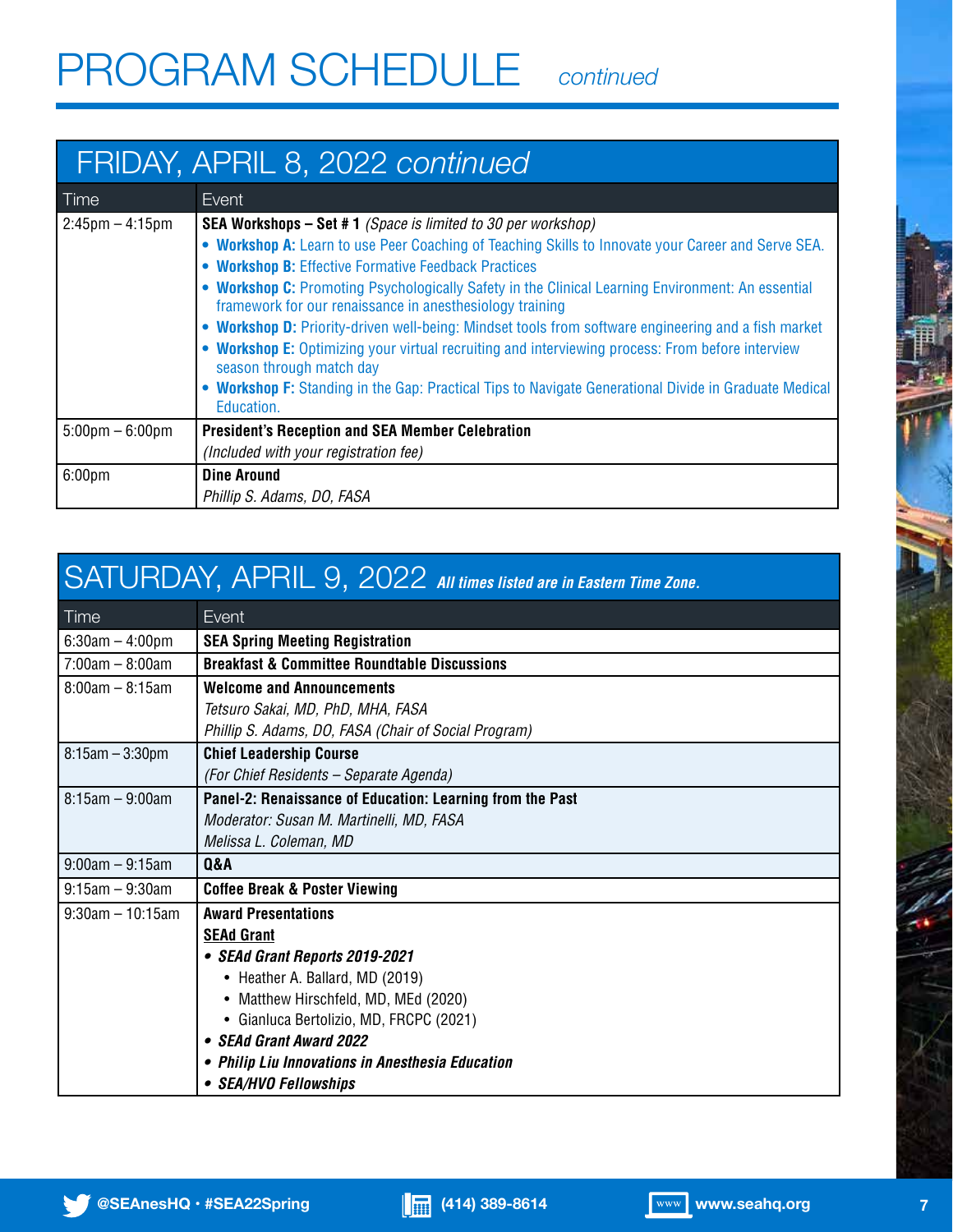## PROGRAM SCHEDULE

### SATURDAY, APRIL 9, 2022 *continued*

| Time                               | Event                                                                                                            |
|------------------------------------|------------------------------------------------------------------------------------------------------------------|
| $10:15am - 11:45am$                | SEA Workshops - Set # 2 (Space is limited to 30 per workshop)                                                    |
|                                    | . Workshop A: Strategies to Improve the Diversity Recruitment Pool in Graduate Medical Education                 |
|                                    | • Workshop B: Integrating Virtual Reality and Augmented Reality (XR) Into an Anesthesiology                      |
|                                    | <b>Curriculum</b>                                                                                                |
|                                    | • Workshop C: Abstract to Publication - Turning your Education Projects into Publishable Scholarship             |
|                                    | . Workshop D: Validated Analysis of the Resident Role: The KEY to Successful Recruitment and<br><b>Selection</b> |
|                                    | • Workshop E: Reflections of the wallflower: the roadblocks to overcome in women's success                       |
|                                    | medicine via the educational pathway.                                                                            |
|                                    | • Workshop F: Teaching & Modeling Trauma-Informed Care in ACCM                                                   |
| 11:45am - 12:30pm                  | Panel-3: Introducing "Innovation" Curriculum in Your Residency                                                   |
|                                    | Moderator: Phillip S. Adams, DO, FASA                                                                            |
|                                    | Philip Carullo, MD                                                                                               |
|                                    | Sergio Hickey, MD                                                                                                |
|                                    | Stephen Z. Frabitore, MD                                                                                         |
| $12:30 \text{pm} - 2:00 \text{pm}$ | <b>Lunch on Your Own</b>                                                                                         |
|                                    |                                                                                                                  |
| $2:00 \text{pm} - 2:45 \text{pm}$  | Panel-4: How Patients Might Transform Anesthesia Education                                                       |
|                                    | Moderator: Viji Kurup, MD                                                                                        |
|                                    | Larry Chu, MD, MS(BCHM), MS(Epidemiology)                                                                        |
|                                    | Amy Price, MS, MA, DPhil                                                                                         |
| $2:45$ pm $-3:00$ pm               | <b>Q&amp;A</b>                                                                                                   |
| $3:00$ pm $-3:15$ pm               | <b>Coffee Break &amp; Poster Viewing</b>                                                                         |
| $3:15$ pm $-4:45$ pm               | SEA Workshops - Set # 3 (Space is limited to 30 per workshop)                                                    |
|                                    | . Workshop A: The Gap Between What Should Be and What Is: Moral Distress and Burnout in Clinical                 |
|                                    | <b>Medicine</b>                                                                                                  |
|                                    | . Workshop B: From Ideas to Curricular Breakthroughs - Turning Inspiration into Impactful Scholarly Work         |
|                                    | • Workshop C: None<br>• Workshop D: Developing Learner-Centered Health Equity Education                          |
|                                    | . Workshop E: The "One Minute Preceptor": A Framework for Making the Most Out of a Teachable                     |
|                                    | <b>Moment</b>                                                                                                    |
|                                    | . Workshop F: Priority-driven well-being: Mindset tools from software engineering and a fish market              |
| 6:00 <sub>pm</sub>                 | Social Program (ticket event)                                                                                    |

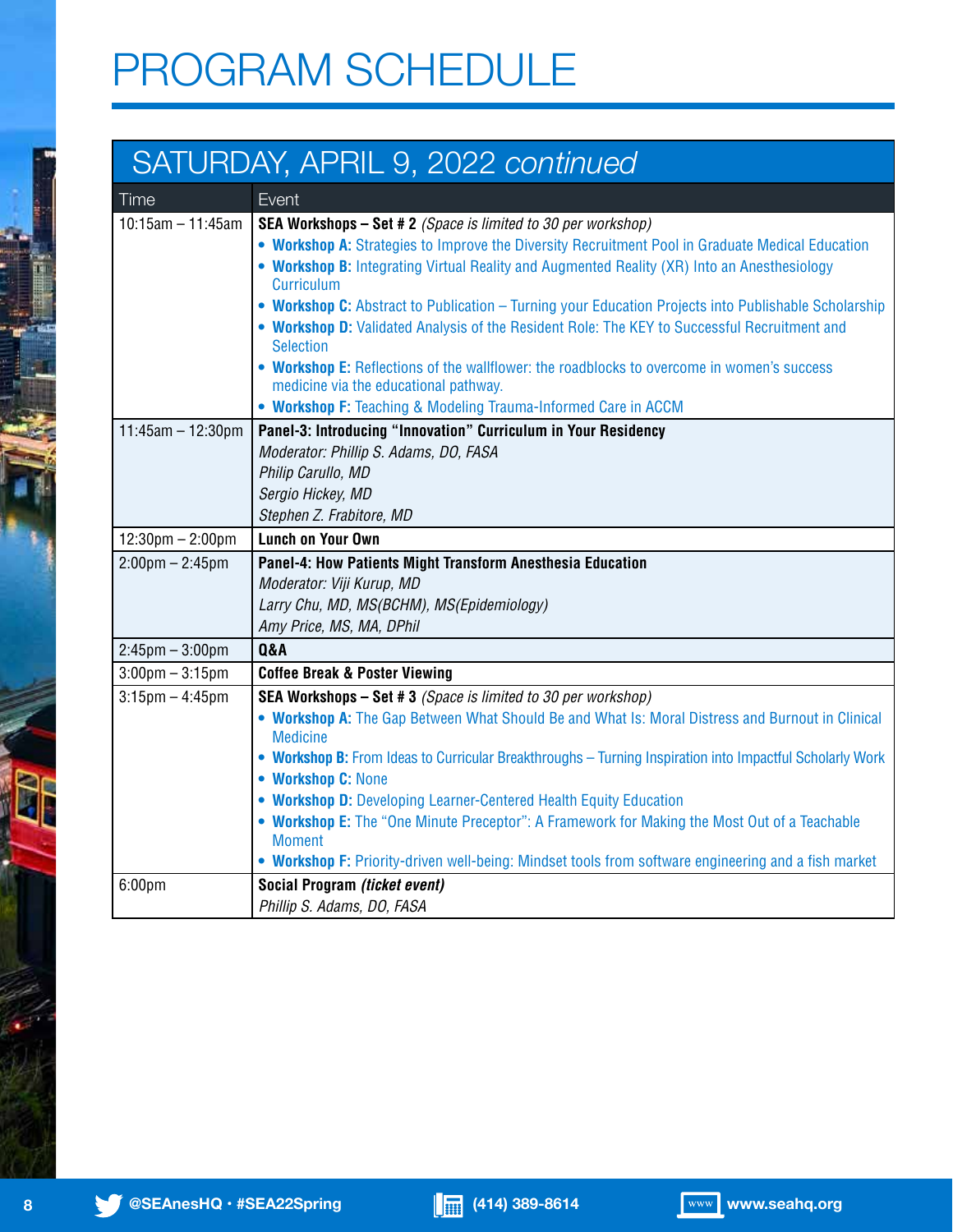## PROGRAM SCHEDULE *continued*

### SUNDAY, APRIL 10, 2022 *All times listed are in Eastern Time Zone.*

| Time                  | Event                                                                                            |
|-----------------------|--------------------------------------------------------------------------------------------------|
| $7:00am - 8:00am$     | <b>Breakfast &amp; Committee Round Tables</b>                                                    |
| $8:00am - 8:15am$     | <b>Morning Remarks and Announcements</b>                                                         |
|                       | Tetsuro Sakai, MD, PhD, MHA, FASA                                                                |
|                       | Phillip S. Adams, DO, FASA (Chair, Social Program)                                               |
| $8:15am - 9:15am$     | <b>Best of the Year</b>                                                                          |
|                       | <b>Moderators: JEPM Editors</b>                                                                  |
|                       | Dawn Dillman, MD                                                                                 |
|                       | Amy Miller Juve, MEd, EdD                                                                        |
|                       | <b>Emily Peoples, MD</b>                                                                         |
|                       | Lara Zisblatt, EdD, MA, PMME                                                                     |
| $9:15$ am – $9:30$ am | <b>Meeting Wrap Up</b>                                                                           |
|                       | Tetsuro Sakai, MD, PhD, MHA, FASA                                                                |
|                       | Viji Kurup, MD                                                                                   |
|                       | Phillip S. Adams, DO, FASA                                                                       |
| $9:30$ am - $9:45$ am | <b>Coffee Break</b>                                                                              |
| $9:45$ am - 11:15am   | <b>SEA Workshops – Set #4</b> (Space is limited to 30 per workshop)                              |
|                       | . Workshop A: From Resistance to Resilience Mindset: Skills for Innovative Leadership            |
|                       | • Workshop B: Strategies to Improve the Diversity Recruitment Pool in Graduate Medical Education |
|                       | • Workshop C: Evolving with COVID - incorporating online learning into your teaching practice    |
|                       | • Workshop D: Effective Formative Feedback Practices                                             |

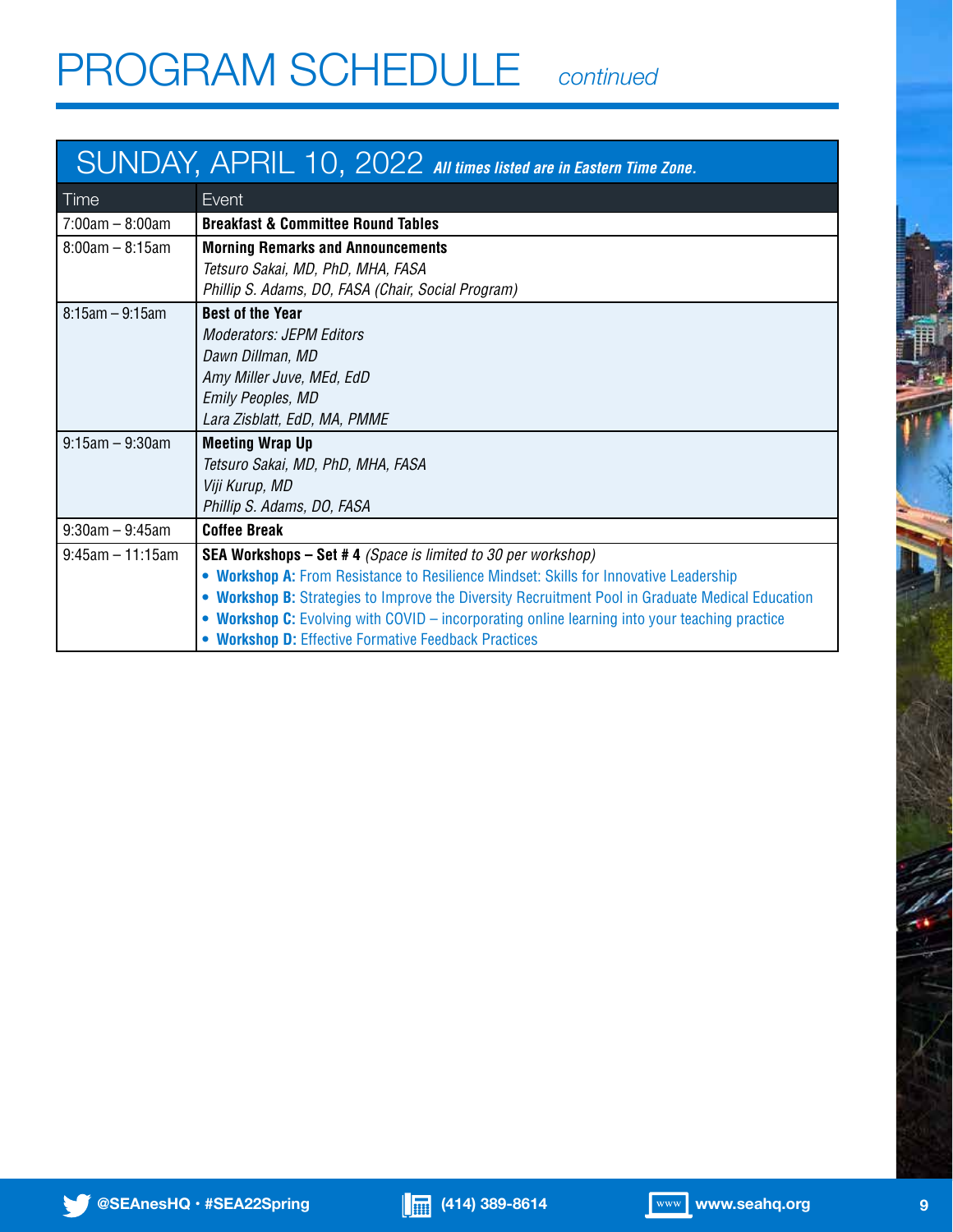## PROGRAM PLANNING COMMITTEE

### **Phillip S. Adams, DO, FASA**

Co-Chair, 2022 Spring Meeting; Chair, Social Program Assistant Professor University of Pittsburgh School of Medicine Pittsburgh, PA

#### **Adrian Hendrickse, BM, MMEd, FRCA**

Chair, Educational Meetings Associate Professor, Director MOCA Simulation Program Department of Anesthesiology, University of Colorado Arvada, CO

### **Viji Kurup, MD**

Co-Chair, Spring 2022 Meeting Professor; Vice Chair for Medical Education Yale New Haven Hospital New Haven, CT

### **Beth L. Ladlie, MD, MPH**

Residency Program Director Mayo Clinic Florida Jacksonville, FL

### **Susan M. Martinelli, MD, FASA**

Co-Chair, 2022 Spring Meeting Professor, Residency Program Director The University of North Carolina at Chapel Hill Chapel Hill, NC

#### **Annette Mizuguchi, MD, PhD, MSC**

Assistant Professor Brigham and Women's Hospital Boston, MA

#### **Kristin Ondecko Ligda, MD, FASA**

Chair Designee, Educational Meetings Assistant Professor University of Pittsburgh Medical Center Pittsburgh, PA

### **Barbara Orlando, MD, PhD**

Associate Professor; Chief of Obstetric Anesthesiology University of Texas Health Science Center at Houston Houston, TX

#### **Tetsuro Sakai, MD, PhD, MHA, FASA** Chair, Spring 2022 Meeting Professor UPMC Pittsburgh, PA

### **Kristen Vanderhoef, MD** Assistant Professor University of Florida – Jacksonville

Saint Johns, FL

### **David A. Young, MD, MEd, MBA, FAAP, FASA, CHSE**

Professor of Anesthesiology Texas Children's Hospital/Baylor College of Medicine Houston, TX

## **FACULTY**

### **A. Elisabeth Abramowicz, MD**

Professor, Residency Program **Director** New York Medical College/ Westchester Medical Center Valhalla, NY

### **Phillip S. Adams, DO, FASA**

Assistant Professor University of Pittsburgh School of Medicine Pittsburgh, PA

### **Heather A. Ballard, MD**

Assistant Professor Lurie Children's Hospital Chicago, IL

### **Michael Banks, MD, MEHP**

Vice Chair of Diversity and Inclusion, Assistant Professor Johns Hopkins Medicine Columbia, MD

### **Elvera L. Baron, MD, PhD, FASA, FASE**

Associate Professor of Anesthesiology; Director Simulation Center Case Western Reserve University SOM; Louis Stokes Cleveland VA Medical Center Cleveland, OH

**Gianluca Bertolizio, MD, FRCPC** Associate Professor McGill University Montreal, Quebec, Canada

### **Darryl Brown, MD**

Mount Sinai West and Mount Sinai Morningside Hospitals, Icahn School of Medicine at Mount Sinai New York, NY

### **Lauren Buhl, MD, PhD**

Instructor in Anaesthesia at Harvard Medical School, Associate Residency Program Director for Depart Beth Israel Deaconess Medical **Center** Boston, MA

### **Garrett W. Burnett, MD**

Assistant Professor Icahn School of Medicine at Mount Sinai New York, NY

### **Lisa Caplan, MD**

Associate Professor of Anesthesiology Texas Children's Hospital/Baylor College of Medicine Bellaire, TX

### **Philip Carullo, MD**

Assistant Professor of Anesthesiology and Critical Care Medicine Johns Hopkins University School of Medicine Pittsburgh, PA

### **Dante A. Cerza, MD, MACM**

Chair Designee, Research Committe Physician Nemours Childrens Hospital Delaware Wilmington, DE

### **Tulsi Chase, EdM**

Head, Outreach and Education Beth Israel Deaconess Medical Center Boston, MA

#### **Larry Chu, MD, MS(BCHM), MS (Epidemiology)** Professor of Anesthesiology Stanford University School of Medicine Stanford, CA

### **Franklyn P. Cladis, MD, FAAP**

Professor of Clinical Anesthesiology and Perioperative Medicine University of Pittsburgh School of Medicine Pittsburgh, PA

### **Melissa L. Coleman, MD**

Faculty Penn State Hershey Medical Center Hershey, PA

### **Carol Ann Diachun, MD, MSEd**

Professor of Anesthesiology Univ of Fl COM Jacksonville Jacksonville, FL

### **Christina D. Diaz, MD, FASA, FAAP**

Professor of Anesthesiology Medical College of Wisconsin Wauwatosa, WI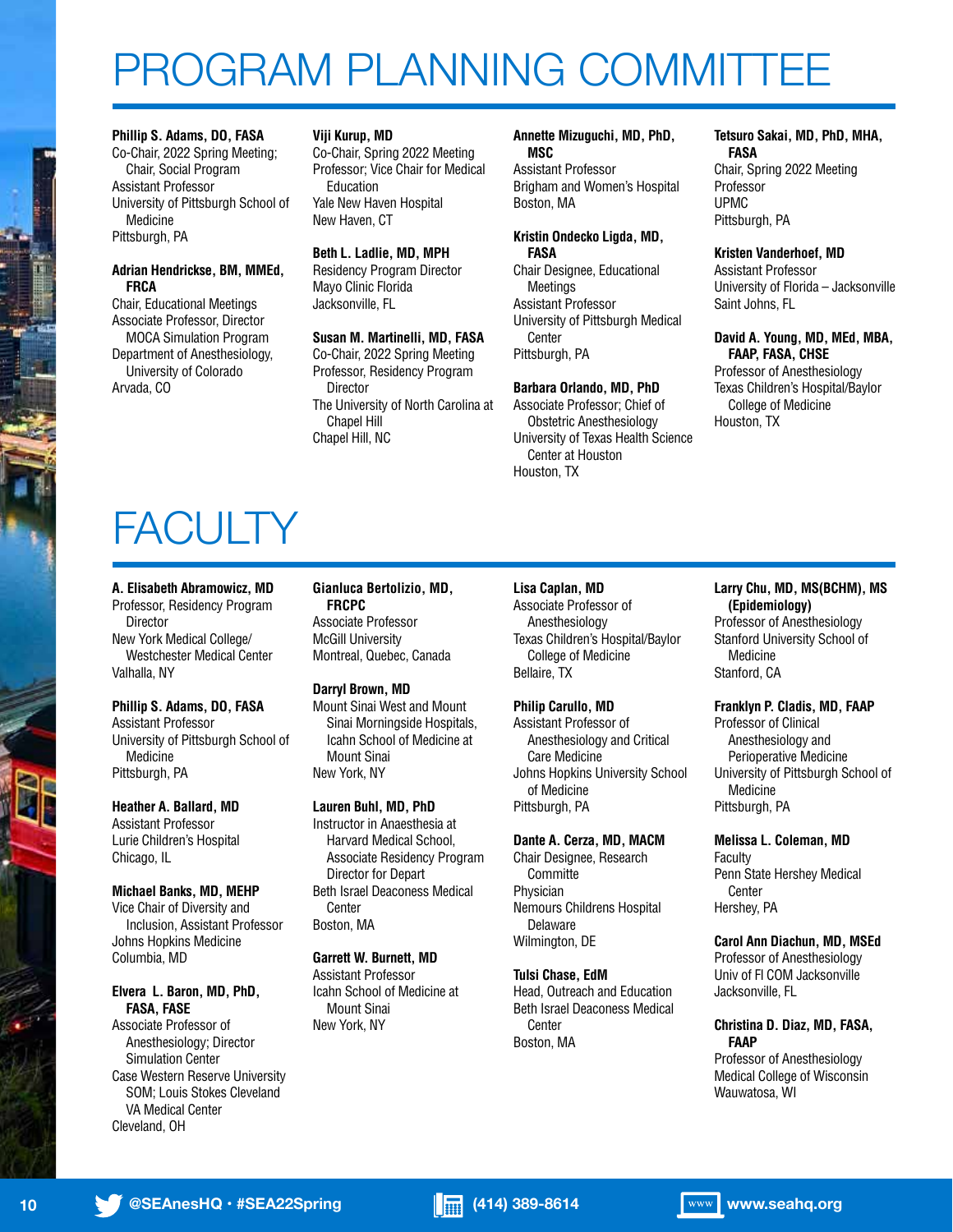### FACULTY *continued*

**Dawn Dillman, MD** Clinical Professor University of Iowa Iowa City, IA

**Elizabeth W. Duggan, MD, MA** Associate Professor University of Alabama at Birmingham Birmingham, AL

**Melissa Ehlers, MD** Director of Anesthesiology Resident Education Albany Medical College Albany, NY

#### **Herodotos Ellinas, MD, MHPE**

Professor and Co-Director Collaboratories Kern Institute Medical College of Wisconsin Milwaukee, WI

**Stacy L. Fairbanks, MD** Associate Professor of Anesthesiology Core Residency Program Director Medical College of Wisconsin Milwaukee, WI

**Stephen Z. Frabitore, MD** Resident Physician Department of Anesthesiology and Perioperative Medicine, University of Pittsburgh Medical **Center** Pittsburgh, PA

**Brian Frost, PhD** Assistant Professor University of Georgia Athens, GA

**Sepideh Hariri, PhD** Instructor Harvard Medical School Beth Israel Deaconess Medical **Center** Boston, MA

### **Daniel Hashimoto, MD, MS**

Flexible Endoscopy/Foregut Surgery Fellow University Hospitals Cleveland Medical Center, Case Western Reserve School of Medicine Cleveland, OH

**Mada F. Helou, MD** Assistant Professor; Residency Program Director University Hospitals Cleveland Medical Center Lyndhurst, OH

**Sergio Hickey, MD** Pain Medicine Fellow University of Pittsburgh Pittsburgh, PA

**Matthew Hirschfeld, MD** Associate Professor University of Rochester Medical Center Rochester, NY

**Michael P. Hofkamp, MD** Clinical Associate Professor Baylor Scott & White Medical Center-Temple Round Rock, TX

**Nerlyne Jimenez, MD** Assistant Professor Emory University Atlanta, GA

**Daniel B. Jones, MD, MS** Professor of Surgery Harvard School of Medicine Saratoga Springs, NY

**Stephanie B. Jones, MD** Professor and Chair of Anesthesiology Albany Medical College Albany, NY

**Daniel Katz, MD** Associate Professor Icahn School of Medicine at Mount Sinai New York, NY

### **Olivia K. Kenwell, BA** Residency Program Manager Mount Sinai Morningside and West Hospitals New York, NY

### **Viji Kurup, MD**

Co-Chair, Spring 2022 Meeting Professor; Vice Chair for Medical Education Yale New Haven Hospital New Haven, CT

### **Stephen J. Kimatian, MD, FAAP**

Professor of Anesthesiology Vice Chair of Pediatric Anesthesiology Department of Anesthesiology and Pain Management, UT **Southwestern** Anesthesiologist-In-Chief, Children's Health President and Chair, Anesthesiologists for Children Dallas, TX

**Adam Laytin, MD, MPH** Assistant Professor Johns Hopkins Medicine Baltimore, MD

**Michelle M. LeRiger, MD** Fellowship Director Childrens Omaha Omaha, NE

**Lauren Lisann-Goldman, MD** Fellow Montefiore Medical Center New York, NY

**Andrea Luncheon-Hillman, MD** Assistant Professor

Anesthesiology; Critical Care Intensivist Montefiore Medical Center New York, NY

**Aman Mahajan, MD, PhD, MBA** Professor and Chair University of Pittsburgh Medical Center Pittsburgh, PA

### **Bryan Mahoney, MD**

Associate Professor; Vice Chair Education; Residency Program Director Mount Sinai St Lukes and West Hospitals New York, NY

### **Robert Maniker, MD, MSc**

Associate Professor Columbia University Vagelos College of Physicians and Surgeons New York, NY

Assistant Professor Roswell, GA

**Bridget M. Marroquin, MD**

Medical Clerkship Director Larner College of Medicine at the University of Vermont South Burlington, VT

**Susan M. Martinelli, MD, FASA**

Co-Chair, 2022 Spring Meeting Professor, Residency Program Director The University of North Carolina at Chapel Hill Chapel Hill, NC

**Stephen McHugh, MD, FASA**

Assistant Professir University of Pittsburgh School of Medicine Pittsburgh, PA

**J. Thomas McLarney, MD**

Professor of Anesthesiology Division Chief, Preoperative Assessment University of Kentucky College of Medicine Lexington, KY

**David G. Metro, MD**

Core Program Director University of Pittsburgh School of Medicine Pittsburgh, PA

### **Amy Miller Juve, MEd, EdD**

Vice Chair of Education Oregon Health & Science **University** Portland, OR

### **John Mitchell, MD**

Associate Professor Harvard Medical School Beth Israel Deaconess Medical Center Boston, MA

### **Rachel Moquin, EdD, MA**

Director of Learning and Development Washington University School of Medicine in St. Louis St. Louis, MO

### **Neil Morelli, PhD**

University of Georgia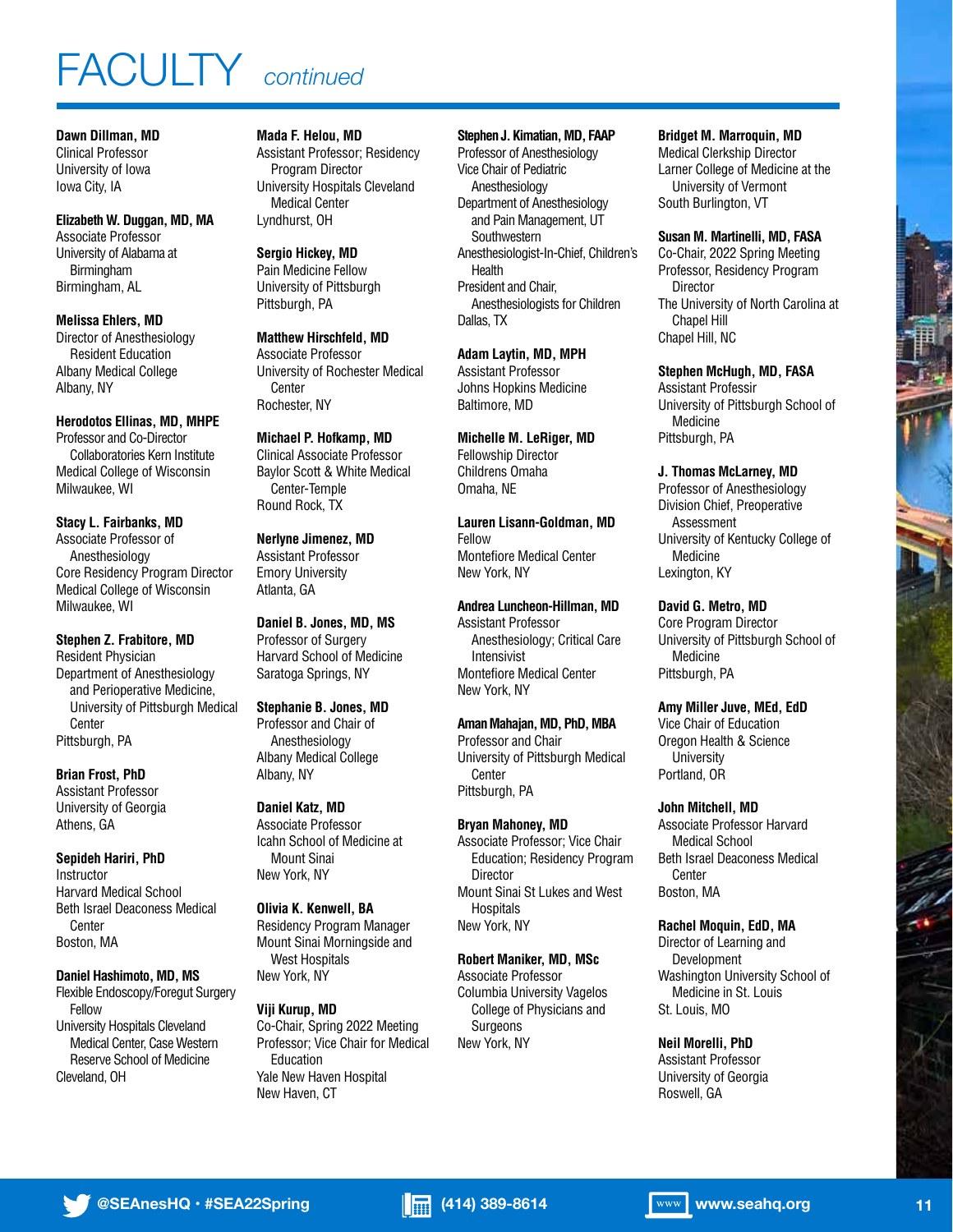## FACULTY *continued*

**Katie J. O'Conor, MD** Faculty Johns Hopkins Medicine Baltimore, MD

#### **Kristin Ondecko-Ligda, MD, FASA** Assistant Professor University of Pittsburgh School of Medicine Mars, PA

**Barbara Orlando, MD, PhD** Associate Professor; Chief of Obstetric Anesthesiology University of Texas Health Science Center at Houston Houston, TX

### **Robert Owen, MD** Fellow, Cardiothoracic Anesthesiology Program Icahn School of Medicine at Mount Sinai New York, NY

**Reena Parikh, MD, MBA** Assistant Professor of Anesthesiology Albany Medical College Albany, NY

**Chang Park, MD** Assistant Professor Icahn School of Medicine at Mount Sinai New York, NY

**Emily Peoples, MD** Clinical Assistant Professor University of Michigan Ann Arbor, MI

#### **Isabel Pesola, MD** Assistant Professor Anesthesiology Montefiore Medical Center New York, NY

**Steven Porter, MD**

Assistant Professor Mayo Clinic Jacksonville, FL

**Amy Price, MS, MA, DPhil** Associate Director, Senior Research **Scientist** Stanford University School of Medicine Stanford, CA

**Vidya T. Raman MD, MBA** Professor, Clinical OSU Columbus, OH

**Brittany Reardon, MD** Assistant Professor, Associate Program Director Mount Sinai Morningside and West Hospitals New York, NY

**John C. Rose, DO** Assistant Professor, Associate Program Director Mount Sinai Morningside and West Hospitals New York, NY

### **Tetsuro Sakai, MD, PhD, MHA, FASA**

Chair, Spring 2022 Meeting; Chair, Spring 2022 Research Committee Professor UPMC Pittsburgh, PA

### **Deborah A. Schwengel, MD,**

**MEHP** Associate Professor of Anesthesiology, Critical Care Medicine and Pediatrics Johns Hopkins School of Medicine Lutherville-Timonium, MD

**Karen J. Souter, MB, BS, FRCA, MACM, ACC Faculty** University of Washington Seattle, WA

**Emily Stebbins, MD** Associate Professor University of Vermont Medical Center Burlington, VT

**Tracey Straker, MD, MS, MPH, CBA, FASA** Professor Anesthesiology Montefiore Medical Center Yonkers, NY

**Balachundhar Subramaniam, MD, MPH** Professor of Anesthesiology Harvard Medical School Boston, MA

**Sugantha Sundar, MD** Assistant Professor and Director, CME Harvard Medical School Boston, MA

**Marie Angele Theard, MD** Associate Professor Anesthesiology Oregon Health & Science University Portland, OR

**Crisanto Torres, MD** Fellow Johns Hopkins Medicine Baltimore, MD

**Serkan Toy, PhD** Assistant Professor of Anesthesiology Johns Hopkins School of Medicine Lutherville Timonium, MD

**Tina Tran, MD** Assistant Professor Johns Hopkins University Fulton, MD

**Kristen Vanderhoef, MD** Assistant Professor University of Florida-Jacksonville Saint Johns, FL

**Samuel D. Yanofsky, MD, MSEd** Professor of Clinical Anesthesiology and Medical Education University of Southern California Keck School of Medicine West Hollywood, CA

**David A. Young, MD, MEd, MBA, FAAP, FASA, CHSE** Professor of Anesthesiology

Texas Children's Hospital/Baylor College of Medicine Houston, TX

**Lara Zisblatt, EdD, MA, PMME** Education Specialist University of Michigan Ann Arbor, MI

**Leila Zuo, MD** Associate Program Director, Assistant Professor Oregon Health & Science **University** Portland, OR

### STAFF

**Andrew Bronson, CAE** Executive Director Society for Education in Anesthesia Milwaukee, WI

**Morgan Healey** Coordinator Society for Education in Anesthesia Milwaukee, WI

**Megan Sage**

**Coordinator** Society for Education in Anesthesia Milwaukee, WI

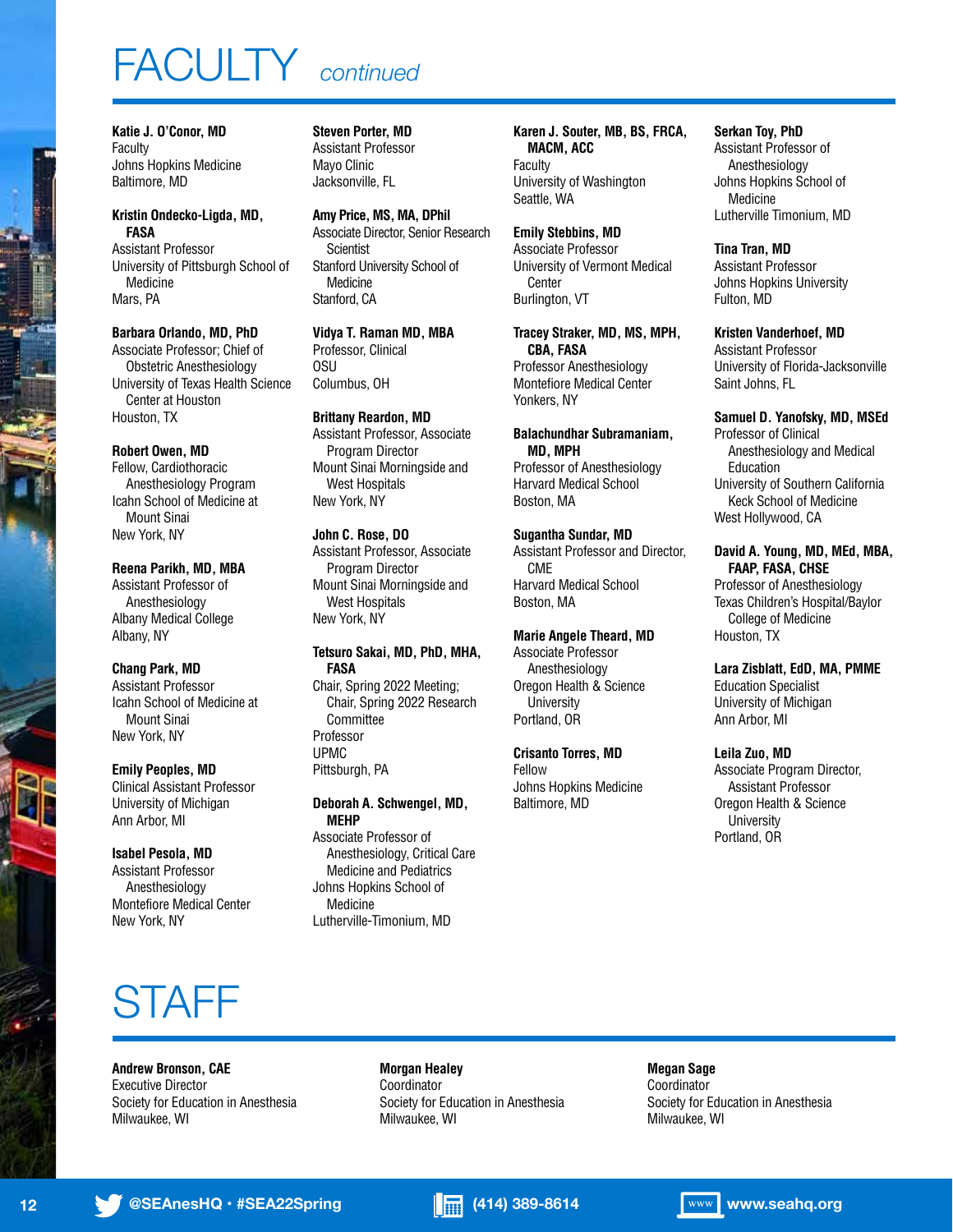### HOTEL AND TRANSPORTATION INFORMATION

**The Westin Pittsburgh** 1000 Penn Ave Pittsburgh, PA 15222 Phone: 412-281-3700 https://www.marriott.com/en-us/hotels/pitwi-the-westin-pittsburgh/overview/

Reservations start at \$179/night. Reservation can be made online at https://www.marriott.com/event-reservations/reservation-link.mi?id=1642182824321&key=GRP&app=resvlink

We recommend you make your accommodations as soon as possible to ensure a room at the Loews Philadelphia Hotel. Any unsold rooms after **March 17, 2022** will be released to the general public.

### **Airport Transportation:**

Pittsburgh International Airport is 18 miles from the hotel.

Visit https://flypittsburgh.com/ for details on parking, amenities, flight status, terminal maps and more for the Pittsburgh International Airport.

See the transportation via shuttle here: https://www.supershuttle.com/, there are also cabs and ridesharing services (Lyft and Uber) from the airport.

## FUTURE SEA MEETINGS









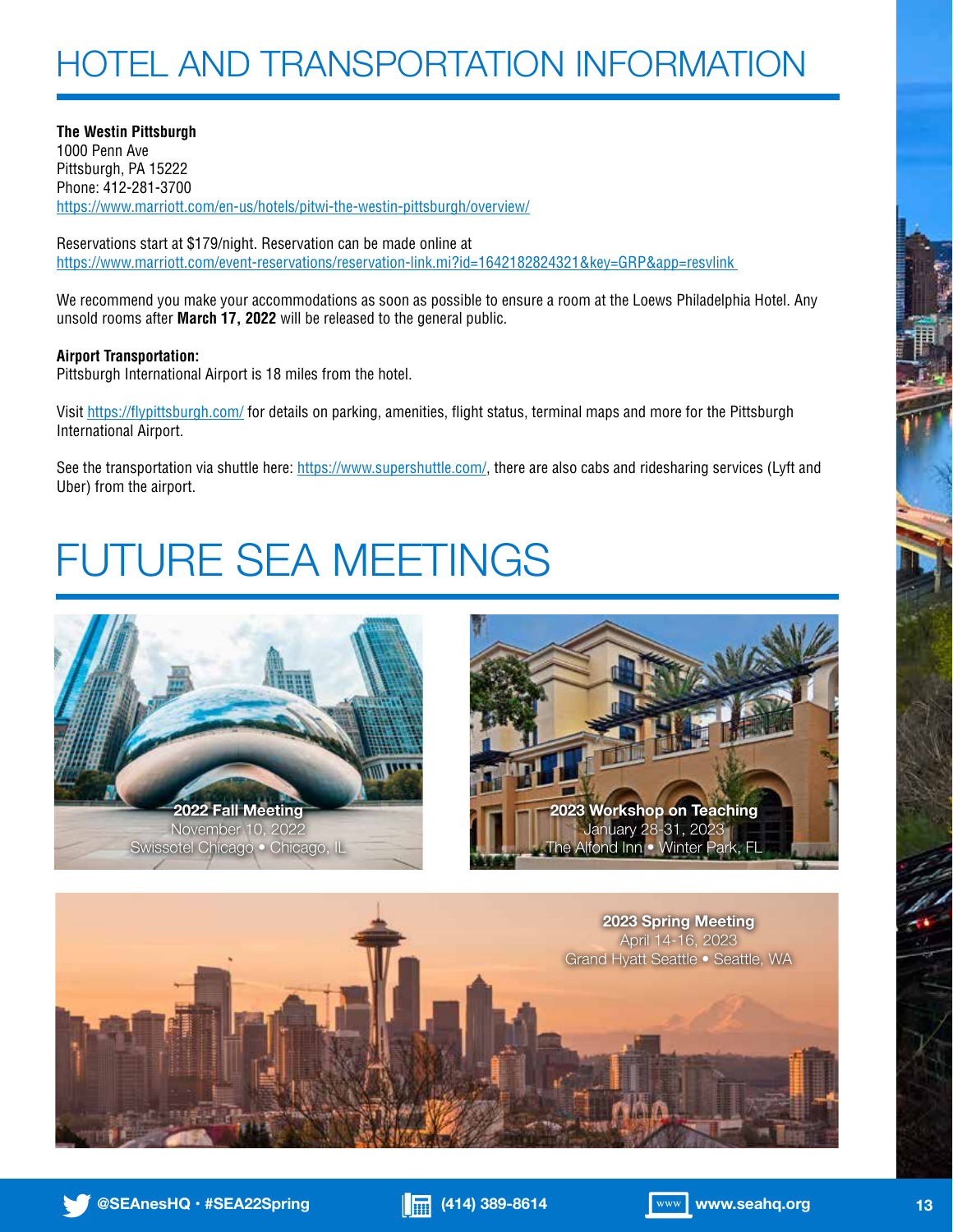### SATURDAY, APRIL 9, 2022

| Time                                | Event                                                                                        |
|-------------------------------------|----------------------------------------------------------------------------------------------|
| $8:15$ am – $8:30$ am               | Welcome / House Rules: Stacy L. Fairbanks, MD & Bridget M. Marroquin, MD                     |
| $8:30$ am – $9:00$ am               | <b>Meet Your Neighbor / Introductions:</b> Stacy L. Fairbanks, MD & Bridget M. Marroquin, MD |
| $9:00$ am – $9:45$ am               | What to Expect?: Stacy L. Fairbanks, MD                                                      |
| $9:45$ am - 10:30am                 | Leadership Primer: Stephen J. Kimatian, MD, FAAP                                             |
| $10:30$ am - 10:45am                | <b>Break</b>                                                                                 |
| 10:45am $-$ 11:30am                 | Feedback / Practice (3 Sessions): Emily Stebbins, MD & Bridget M. Marroquin, MD              |
| $11:30$ am - 12:00pm                | <b>Colleagues in Trouble:</b> Stacy L. Fairbanks, MD & J. Thomas McLarney, MD                |
| $12:00 \text{pm} - 12:45 \text{pm}$ | <b>Networking Lunch</b>                                                                      |
| $12:45 \text{pm} - 1:30 \text{pm}$  | <b>Empathy Toy: Bridget M. Marroquin, MD</b>                                                 |
| $1:30 \text{pm} - 1:45 \text{pm}$   | <b>Break</b>                                                                                 |
| $1:45$ pm $-3:00$ pm                | Round Tables (Chief Residents Choose 3) - 25 Minutes Each                                    |
|                                     | 1: How to Keep Your Bank Account Healthy and Your Wallet Safe: Emily Stebbins, MD            |
|                                     | 2: Managing Microaggressions: Herodotos Ellinas, MD, MHPE & Marie Angele Theard, MD          |
|                                     | 3: Reflecting on Leadership: What's my Plan?: Stephen J. Kimatian, MD, FAAP                  |
|                                     | 4: Double Jeopardy: Peer & Leader: Stacy L. Fairbanks, MD                                    |
|                                     | 5: How Leaders Can Foster Wellness: Bridget M. Marroquin, MD                                 |
| $3:00 \text{pm} - 3:30 \text{pm}$   | Wrap Up: Stacy L. Fairbanks, MD & Bridget M. Marroquin, MD                                   |

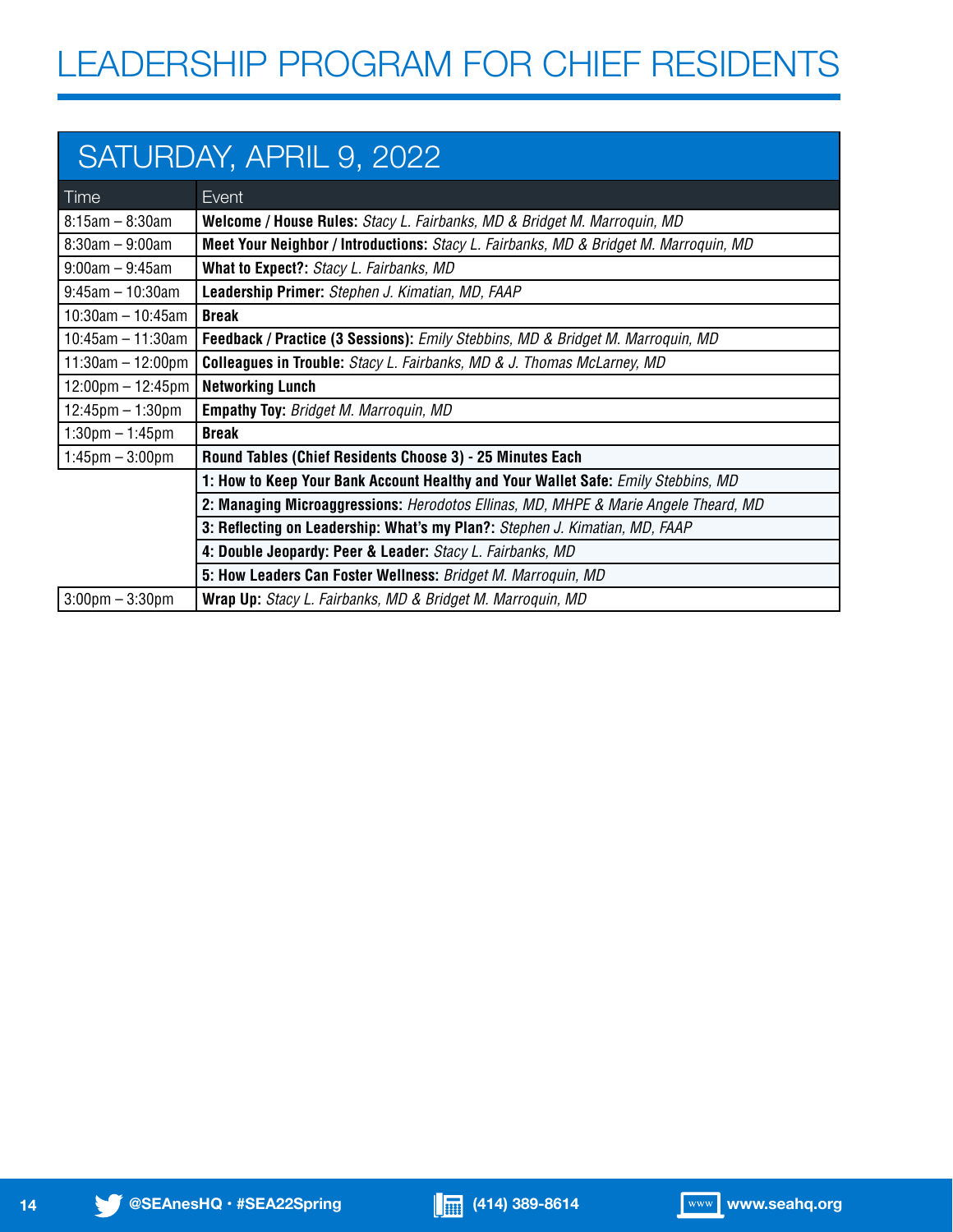### **SEA 2022 Spring Meeting -** April 8-10, 2022 • The Westin Pittsburgh • Pittsburgh, PA

### **The registration deadline for the early bird rate is March 8, 2022.**

**After you registration is processed, a confirmation email will be sent to the address listed on this form.**

| *First Name                                                                                                                                                                                                                                                                                                                                                                                                           | ΜI                                      | *Last Name               |                                                                               |
|-----------------------------------------------------------------------------------------------------------------------------------------------------------------------------------------------------------------------------------------------------------------------------------------------------------------------------------------------------------------------------------------------------------------------|-----------------------------------------|--------------------------|-------------------------------------------------------------------------------|
| *Affiliation(s) and Degrees(s)                                                                                                                                                                                                                                                                                                                                                                                        |                                         | *Institution             |                                                                               |
| *Title                                                                                                                                                                                                                                                                                                                                                                                                                | *Mailing Address                        |                          |                                                                               |
| *City                                                                                                                                                                                                                                                                                                                                                                                                                 |                                         | *State                   | *Zip Code                                                                     |
| *Daytime Phone                                                                                                                                                                                                                                                                                                                                                                                                        |                                         | Fax                      |                                                                               |
| *Email Address                                                                                                                                                                                                                                                                                                                                                                                                        |                                         | *ASA Membership #        |                                                                               |
| *Required Information                                                                                                                                                                                                                                                                                                                                                                                                 |                                         |                          |                                                                               |
| <b>Registration Fees</b>                                                                                                                                                                                                                                                                                                                                                                                              | <b>Early Bird</b><br><b>By March 18</b> | <b>After</b><br>March 18 | <b>Special Needs</b>                                                          |
| □ SEA Member …………………………………………………………………\$575.00 …………………\$675.00                                                                                                                                                                                                                                                                                                                                                        |                                         |                          | $\Box$ I will require special needs for                                       |
|                                                                                                                                                                                                                                                                                                                                                                                                                       |                                         |                          | attending this meeting.                                                       |
|                                                                                                                                                                                                                                                                                                                                                                                                                       |                                         |                          | If so, please contact SEA at                                                  |
|                                                                                                                                                                                                                                                                                                                                                                                                                       |                                         |                          | (414) 389-8614.                                                               |
| □ Resident, Fellow or Medical Student Member \$225.00 \$325.00                                                                                                                                                                                                                                                                                                                                                        |                                         |                          |                                                                               |
| O Resident, Fellow or Medical Student Non-Member* \$240.00 \$340.00                                                                                                                                                                                                                                                                                                                                                   |                                         |                          |                                                                               |
|                                                                                                                                                                                                                                                                                                                                                                                                                       | <b>Total Fees Due to SEA:</b>           |                          | Please mail or fax both                                                       |
| Cancellations received through March 18, 2022 will receive a full refund. Cancellations received from March<br>19, 2022 through March 24, 2022 will receive a refund of 60 percent. Refunds will not be given after March 24,<br>2022. Cancellation of a meeting registration must be submitted in writing. Refunds will be determined by date<br>written cancellation is received at the SEA office in Milwaukee, WI |                                         |                          | pages of form with<br>payment to:                                             |
|                                                                                                                                                                                                                                                                                                                                                                                                                       |                                         |                          | <b>SEA</b>                                                                    |
| <b>Method of Payment</b>                                                                                                                                                                                                                                                                                                                                                                                              |                                         |                          | 6737 W Washington St, Suite 4210<br>Milwaukee, WI 53214                       |
| $\Box$ Check (made payable to Society for Education in Anesthesia and must be in U.S. funds<br>drawn from a U.S. bank)                                                                                                                                                                                                                                                                                                |                                         |                          | Fax: (414) 276-7704                                                           |
| $\Box$ Visa $\Box$ MasterCard $\Box$ Discover $\Box$ American Express                                                                                                                                                                                                                                                                                                                                                 |                                         |                          | Or register online at<br>www.SEAhq.org                                        |
|                                                                                                                                                                                                                                                                                                                                                                                                                       |                                         |                          | Questions? (414) 389-8614                                                     |
| <b>Credit Card Number</b>                                                                                                                                                                                                                                                                                                                                                                                             | <b>CVV Number</b>                       | Exp. Date                |                                                                               |
|                                                                                                                                                                                                                                                                                                                                                                                                                       |                                         |                          |                                                                               |
| <b>Name on Card</b>                                                                                                                                                                                                                                                                                                                                                                                                   |                                         |                          | <b>Please select your</b><br>Workshops on page 2 of the<br>registration form. |
| <b>Authorized Signature</b>                                                                                                                                                                                                                                                                                                                                                                                           |                                         |                          |                                                                               |
|                                                                                                                                                                                                                                                                                                                                                                                                                       |                                         |                          |                                                                               |